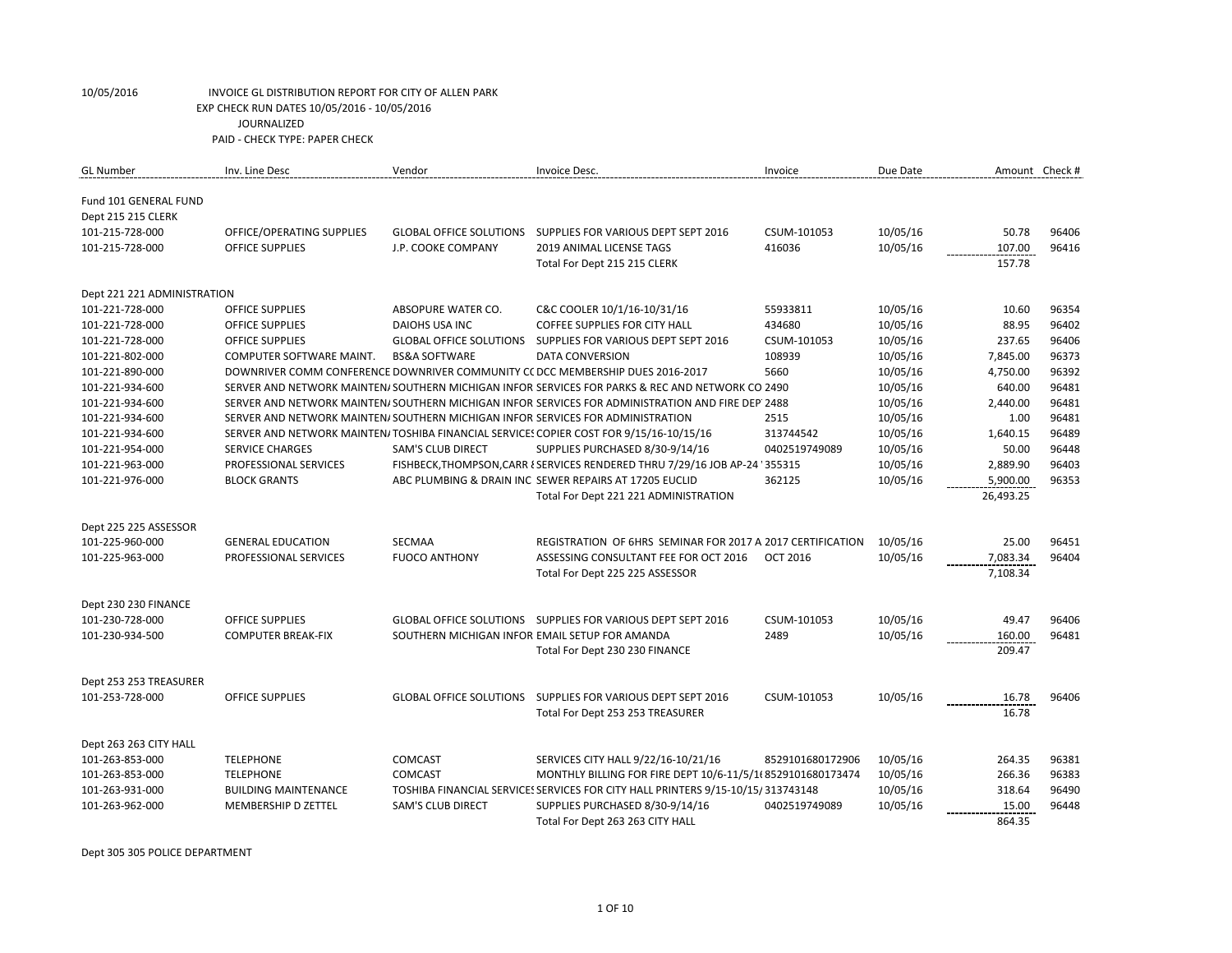| <b>GL Number</b>                          | Inv. Line Desc                                                            | Vendor                                          | Invoice Desc.                                                                | Invoice       | Due Date | Amount    | Check # |
|-------------------------------------------|---------------------------------------------------------------------------|-------------------------------------------------|------------------------------------------------------------------------------|---------------|----------|-----------|---------|
| 101-305-728-000                           | <b>OFFICE SUPPLIES</b>                                                    | <b>GLOBAL OFFICE SOLUTIONS</b>                  | SUPPLIES FOR VARIOUS DEPT SEPT 2016                                          | CSUM-101053   | 10/05/16 | 195.92    | 96406   |
| 101-305-729-000                           | K-9 SUPPLIES                                                              | PET SUPPLIES PLUS                               | K-9 SUPPLIES                                                                 | 25946         | 10/05/16 | 64.16     | 96437   |
| 101-305-729-000                           | K-9 OPERATING COSTS                                                       |                                                 | SOUTHPOINTE VETERINARY VETERINARY SERVICES FOR CLYDE                         | 286622        | 10/05/16 | 114.15    | 96483   |
| 101-305-761-000                           | PRISONER BOARD                                                            | WAYNE COUNTY - ACCTS. REC PRIOSNER HOUSING 5/16 |                                                                              | 286766        | 10/05/16 | 2,800.00  | 96499   |
| 101-305-805-000                           | <b>VEHICLE TOWING</b>                                                     | <b>CITY TOWING</b>                              | 59 VEH TOWED BY POLICE 5 PERSONAL PROPEF 9/1-9/15/16                         |               | 10/05/16 | 5,855.00  | 96380   |
| 101-305-853-000                           | <b>TELEPHONE</b>                                                          | AMERICAN MESSAGING                              | <b>CHAPLAIN PAGER</b>                                                        | Z1319539Q1    | 10/05/16 | 14.63     | 96363   |
| 101-305-853-000                           | <b>TELEPHONE</b>                                                          | COMCAST                                         | MONTHLY SERVICES FOR POLICE DEPT 10/5-11, 8529101680173581                   |               | 10/05/16 | 160.19    | 96382   |
| 101-305-853-000                           | <b>TELEPHONE</b>                                                          | <b>VERIZON WIRELESS</b>                         | POLICE DEPT BILLING 8/11-9/10/16                                             | 9771849550    | 10/05/16 | 722.23    | 96493   |
| 101-305-888-000                           | DOWNRIVER MUTAL AID                                                       | DOWNRIVER COMMUNITY CC DMA DUES FOR 2016-2017   |                                                                              | 5680          | 10/05/16 | 4,459.65  | 96391   |
| 101-305-931-000                           | <b>BUILDING MAINTENANCE</b>                                               | A & B LOCKSMITH                                 | <b>BUILDING MAINTENANCE</b>                                                  | 80441         | 10/05/16 | 70.00     | 96352   |
| 101-305-931-000                           | <b>BUILDING MAINTENANCE</b>                                               | ADVANTAGE PEST CONTROL RAT SERVICE              |                                                                              | AUGUST 2015   | 10/05/16 | 300.00    | 96358   |
| 101-305-931-000                           | <b>BUILDING MAINTENANCE</b>                                               |                                                 | EXPERT HEATING & COOLING SERVICE ON RTU #74 & 75 CONDENSER BAD ON 23116      |               | 10/05/16 | 120.00    | 96400   |
| 101-305-931-000                           | <b>BUILDING MAINTENANCE</b>                                               |                                                 | EXPERT HEATING & COOLING RETURN TO MAKE REPAIRS ON RTU #75                   | 23056         | 10/05/16 | 234.00    | 96400   |
| 101-305-934-500                           | <b>COMPUTER BREAK-FIX</b>                                                 |                                                 | SOUTHERN MICHIGAN INFOR COMPUTER SERVICES FOR POLICE DEPT                    | 2520          | 10/05/16 | 160.00    | 96481   |
| 101-305-934-500                           | <b>COMPUTER BREAK-FIX</b>                                                 |                                                 | SOUTHERN MICHIGAN INFOR COMPUTER SERVICES FOR POLICE DEPT                    | 2493          | 10/05/16 | 400.00    | 96481   |
| 101-305-960-000                           | <b>EDUCATION &amp; TRAINING</b>                                           |                                                 | MICHIGAN LAW ENFORCEME EDUCATIONAL SEMINAR FOR CHIEF WILKEWITZ MCOLES PA 302 |               | 10/05/16 | 250.00    | 96425   |
| 101-305-960-000                           | <b>EDUCATION &amp; TRAINING</b>                                           | SCHRYER, PAUL                                   | <b>EXPENSES RELATED TO TRAINING</b>                                          | REIMBURSEMENT | 10/05/16 | 50.18     | 96450   |
| 101-305-960-000                           | <b>EDUCATION &amp; TRAINING</b>                                           | SEGREST, STEVE                                  | <b>EXPENSES RELATED TO TRAINING</b>                                          | REIMBURSMENT  | 10/05/16 | 37.41     | 96452   |
| 101-305-962-000                           | MEMBERSHIP K ALBERT                                                       | SAM'S CLUB DIRECT                               | SUPPLIES PURCHASED 8/30-9/14/16                                              | 0402519749089 | 10/05/16 | 15.00     | 96448   |
|                                           |                                                                           |                                                 | Total For Dept 305 305 POLICE DEPARTMENT                                     |               |          | 16,022.52 |         |
|                                           |                                                                           |                                                 |                                                                              |               |          |           |         |
| Dept 340 340 FIRE DEPARTMENT              |                                                                           |                                                 |                                                                              |               |          |           |         |
| 101-340-728-000                           | <b>OFFICE SUPPLIES</b>                                                    |                                                 | GLOBAL OFFICE SOLUTIONS SUPPLIES FOR VARIOUS DEPT SEPT 2016                  | CSUM-101053   | 10/05/16 | 15.27     | 96406   |
| 101-340-757-000                           | MEMBERSHIP LAFOND                                                         | SAM'S CLUB DIRECT                               | SUPPLIES PURCHASED 8/30-9/14/16                                              | 0402519749089 | 10/05/16 | 199.08    | 96448   |
| 101-340-757-500                           | <b>RESCUE SUPPLIES</b>                                                    |                                                 | BAKER'S GAS & WELDING SUF OXYGEN FOR AMBULANCE USE                           | 01413266      | 10/05/16 | 127.96    | 96369   |
| 101-340-757-500                           | <b>RESCUE SUPPLIES</b>                                                    | J & B MEDICAL SUPPLY, INC. RESCUE SUPPLIES      |                                                                              | 3161402       | 10/05/16 | 181.80    | 96413   |
| 101-340-853-000                           | <b>TELEPHONE</b>                                                          | <b>VERIZON WIRELESS</b>                         | SERVICES FOR FIRE DEPT                                                       | 9771776792    | 10/05/16 | 60.06     | 96492   |
| 101-340-888-000                           | DOWNRIVER MUTUAL AID POLICE DOWNRIVER COMMUNITY CC DMA DUES FOR 2016-2017 |                                                 |                                                                              | 5680          | 10/05/16 | 5,199.79  | 96391   |
| 101-340-931-000                           | <b>BUILDING MAINTENANCE</b>                                               | GREAT LAKES ACE HARDWARI SUPPLIES FOR FIRE DEPT |                                                                              | 1401/416      | 10/05/16 | 27.59     | 96355   |
| 101-340-934-000                           | <b>EQUIPMENT MAINTENANCE</b>                                              | EASTERN FIRE EQUIPMENT SE EQUIPMENT MAINTENANCE |                                                                              | 3270422       | 10/05/16 | 969.21    | 96398   |
| 101-340-934-500                           | <b>COMPUTER BREAK-FIX</b>                                                 |                                                 | SOUTHERN MICHIGAN INFOR SERVICES FOR ADMINISTRATION AND FIRE DEP 2488        |               | 10/05/16 | 160.00    | 96481   |
| 101-340-939-000                           | <b>VEHICLE MAINTENANCE</b>                                                | <b>GLENDALE AUTO VALUE</b>                      | <b>PARTS</b>                                                                 | 359-111245    | 10/05/16 | 180.33    | 96405   |
| 101-340-939-000                           | <b>VEHICLE MAINTENANCE</b>                                                | <b>HALT FIRE</b>                                | <b>VEHICLE MAINTENANCE</b>                                                   | S0071661      | 10/05/16 | 389.25    | 96409   |
| 101-340-958-000                           | <b>MEMBERSHIP &amp; DUES</b>                                              | LOVE, DEAN                                      | REIMBURSEMENT FOR PARAMEDIC LISC RENEV REIMBURSEMENT                         |               | 10/05/16 | 25.00     | 96421   |
| 101-340-958-000                           | <b>MEMBERSHIP &amp; DUES</b>                                              | MCLAURIN, KENNETH                               | PARAMEDIC LISC RENAWAL                                                       | REIMBURSEMENT | 10/05/16 | 25.00     | 96422   |
| 101-340-958-000                           | <b>MEMBERSHIP &amp; DUES</b>                                              | <b>SMAFC</b>                                    | 2 MEMBERSHIPS CHIEF LAFOND AND CANN                                          | 7668          | 10/05/16 | 80.00     | 96455   |
| 101-340-958-000                           | <b>MEMBERSHIP &amp; DUES</b>                                              | STASICK, MICHAEL                                | REIMUBURSEMENT LICENSE RENEWAL                                               | REIMBURSEMENT | 10/05/16 | 25.00     | 96484   |
| 101-340-960-000                           | <b>EDUCATION &amp; TRAINING</b>                                           | CANN, ED                                        | <b>EXPENSES RELATED TO TRAINING</b>                                          | REIMBURSEMENT | 10/05/16 | 58.29     | 96376   |
| 101-340-961-000                           | <b>FIRE PREVENTION</b>                                                    | <b>NFPA</b>                                     | <b>FIRE PREVENTION MATERIALS</b>                                             | 6804092Y      | 10/05/16 | 418.10    | 96431   |
| 101-340-962-000                           | MEMBERSHIP E CANN                                                         | <b>SAM'S CLUB DIRECT</b>                        | SUPPLIES PURCHASED 8/30-9/14/16                                              | 0402519749089 | 10/05/16 | 15.00     | 96448   |
|                                           |                                                                           |                                                 | Total For Dept 340 340 FIRE DEPARTMENT                                       |               |          | 8,156.73  |         |
|                                           |                                                                           |                                                 |                                                                              |               |          |           |         |
| Dept 445 445 DEPARTMENT OF PUBLIC SERVICE |                                                                           |                                                 |                                                                              |               |          |           |         |
| 101-445-728-000                           | <b>OFFICE SUPPLIES</b>                                                    |                                                 | GLOBAL OFFICE SOLUTIONS SUPPLIES FOR VARIOUS DEPT SEPT 2016                  | CSUM-101053   | 10/05/16 | 228.72    | 96406   |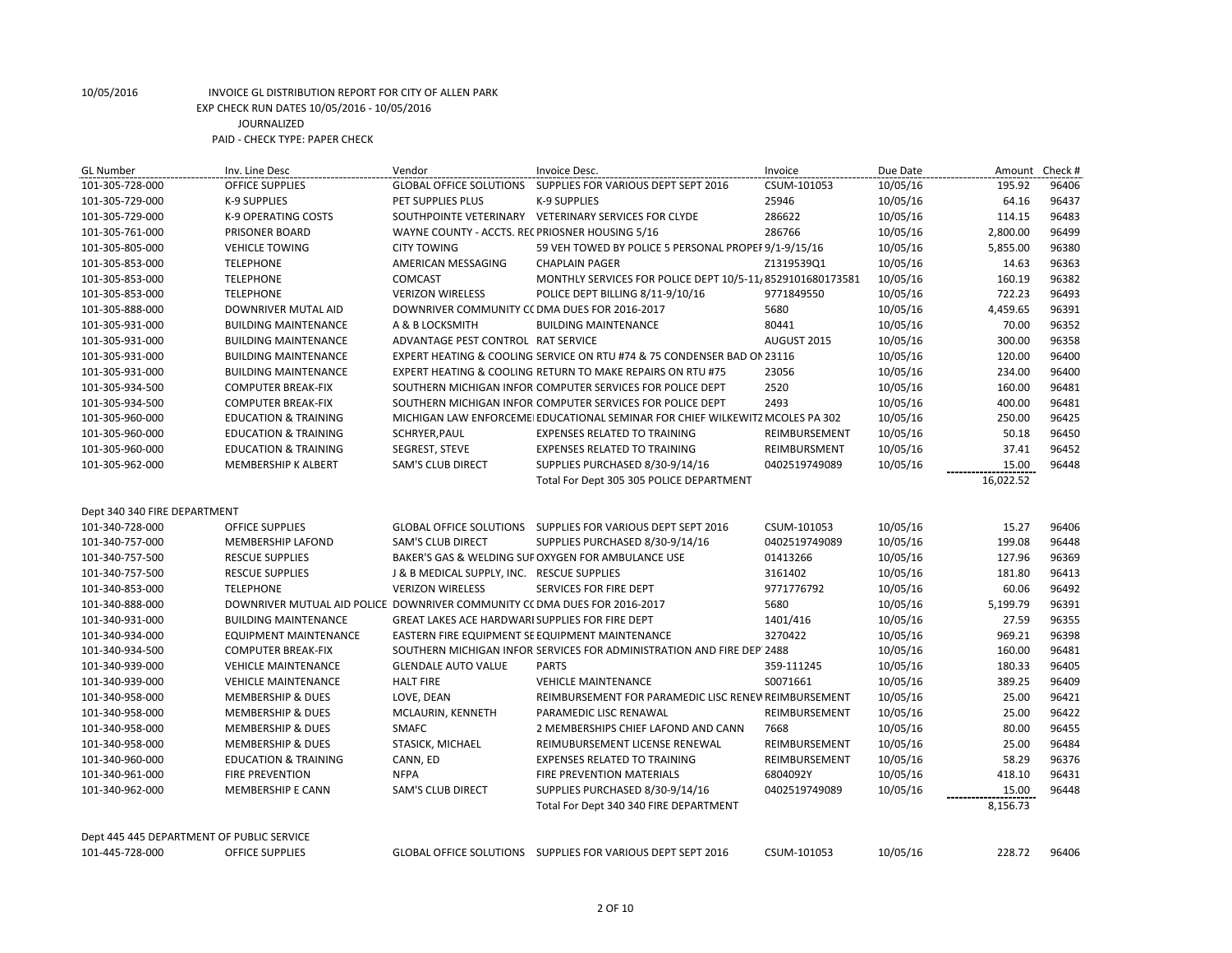| <b>GL Number</b>              | Inv. Line Desc              | Vendor                                             | Invoice Desc.                                               | Invoice          | Due Date | Amount    | Check # |
|-------------------------------|-----------------------------|----------------------------------------------------|-------------------------------------------------------------|------------------|----------|-----------|---------|
| 101-445-728-000               | <b>OFFICE SUPPLIES</b>      | SIMPLEX GRINNELL LP                                | TIME CARD FOR WEEKLY PAYROLL                                | 82879988         | 10/05/16 | 96.37     | 96453   |
| 101-445-920-000               | <b>UTILITIES</b>            | <b>CARRIER RENTAL SYSTEMS</b>                      | AIR CONDITIONER PACKAGE RENTAL CHG                          | 1607784          | 10/05/16 | 1,390.50  | 96378   |
| 101-445-931-000               | <b>BUILDING MAINTENANCE</b> | ALLPOINT CONSTRUCTION                              | DPS OFFICE UPGRADES CONSTRUCTION                            | 273              | 10/05/16 | 9,800.00  | 96359   |
| 101-445-931-000               | <b>BUILDING MAINTENANCE</b> | <b>HADDIX ELECTRIC</b>                             | SERVICE TO WIRE DPS OFFICES ETC                             | 8221             | 10/05/16 | 1,762.50  | 96408   |
| 101-445-939-000               | <b>VEHICLE MAINTENANCE</b>  | <b>CANNON EQUIPMENT</b>                            | REPLACE FRAME HOIST ON TRUCK 5028                           | S20929           | 10/05/16 | 10,780.27 | 96377   |
| 101-445-939-000               | <b>VEHICLE MAINTENANCE</b>  | <b>GLENDALE AUTO VALUE</b>                         | <b>CREDIT ON PARTS FROM INV 110802</b>                      | CM359-110967     | 10/05/16 | (25.00)   | 96405   |
| 101-445-939-000               | <b>VEHICLE MAINTENANCE</b>  | <b>GLENDALE AUTO VALUE</b>                         | CREDIT ON PARTS FROM INV 110652                             | CM359-110921     | 10/05/16 | (13.89)   | 96405   |
| 101-445-939-000               | <b>VEHICLE MAINTENANCE</b>  | ROWLEY BROTHERS INC.                               | <b>PARTS</b>                                                | 2142619-00       | 10/05/16 | 145.90    | 96447   |
| 101-445-962-000               | <b>MISCELLANEOUS</b>        | <b>DOHRING MATTHEW</b>                             | REIMBURSEMENT FOOD & MILEAGE FROM COI REIMBURSEMENT         |                  | 10/05/16 | 176.24    | 96389   |
| 101-445-962-000               | <b>MEMBERSHIP T GOODEN</b>  | SAM'S CLUB DIRECT                                  | SUPPLIES PURCHASED 8/30-9/14/16                             | 0402519749089    | 10/05/16 | 45.00     | 96448   |
|                               |                             |                                                    | Total For Dept 445 445 DEPARTMENT OF PUBLIC SERVICE         |                  |          | 24,386.61 |         |
| Dept 707 707 PARKS & REC      |                             |                                                    |                                                             |                  |          |           |         |
| 101-707-728-000               | <b>OFFICE SUPPLIES</b>      |                                                    | GLOBAL OFFICE SOLUTIONS SUPPLIES FOR VARIOUS DEPT SEPT 2016 | CSUM-101053      | 10/05/16 | 158.30    | 96406   |
| 101-707-783-000               | <b>PARK SUPPLIES</b>        |                                                    | GREAT LAKES ACE HARDWARI SUPPLIES FOR MILLWARD PARK         | 1355/416         | 10/05/16 | 15.58     | 96355   |
| 101-707-783-000               | <b>PARK SUPPLIES</b>        |                                                    | GREAT LAKES ACE HARDWARI SUPPLIES FOR BOCCABELLA PARK       | 1379/416         | 10/05/16 | 13.98     | 96355   |
| 101-707-783-000               | <b>PARK SUPPLIES</b>        | <b>GREAT LAKES ACE HARDWARI SUPPLIES FOR PARKS</b> |                                                             | 1375/416         | 10/05/16 | 5.97      | 96355   |
| 101-707-783-000               | <b>PARK SUPPLIES</b>        | <b>GREAT LAKES ACE HARDWARI SUPPLIES FOR PARKS</b> |                                                             | 1392/416         | 10/05/16 | 34.57     | 96355   |
| 101-707-783-000               | <b>PARK SUPPLIES</b>        | <b>GREAT LAKES ACE HARDWARI SUPPLIES</b>           |                                                             | 1396/416         | 10/05/16 | 40.15     | 96355   |
| 101-707-783-000               | <b>PARK SUPPLIES</b>        | <b>GREAT LAKES ACE HARDWARI CREDIT ON PARTS</b>    |                                                             | 1398/416         | 10/05/16 | (1.20)    | 96355   |
| 101-707-784-000               | <b>PARK SERVICES</b>        | <b>BUCCILLI GROUP, LLC</b>                         | INSPECTION SERVICE FOR BIKE WALKING PATH 1949               |                  | 10/05/16 | 162.00    | 96374   |
| 101-707-784-000               | <b>PARK SERVICES</b>        | HOME DEPOT                                         | SUPPLIES VARIOUS DEPT FOR AUG 2016                          | 6035322538803747 | 10/05/16 | 52.30     | 96412   |
| 101-707-920-000               | <b>UTILITIES</b>            |                                                    | ALLEN PARK WATER/SEWER F WATER SERVICE 6615 ROOSEVELT       | 170RO06615       | 10/05/16 | 15.75     | 96365   |
| 101-707-920-000               | UTILITIES CUNNINGHAM PARK   | <b>DTE ENERGY</b>                                  | SERVICES 8/11-9/12/16                                       | 10052016         | 10/05/16 | 178.29    | 96394   |
| 101-707-962-000               | <b>MISCELLANEOUS</b>        | HAWKINS, PAT                                       | MILEAGE REIMBURSMENT                                        | REIMBURSEMENT    | 10/05/16 | 57.24     | 96411   |
| 101-707-962-000               | <b>MEMBERSHIP P HAWKINS</b> | SAM'S CLUB DIRECT                                  | SUPPLIES PURCHASED 8/30-9/14/16                             | 0402519749089    | 10/05/16 | 30.00     | 96448   |
| 101-707-985-000               | <b>CAPITAL OUTLAY</b>       | <b>DEERE &amp; COMPANY</b>                         | JOHN DEERE XUV, SNOWBLADE QUOTE 138609 115498417            |                  | 10/05/16 | 14,994.34 | 96507   |
|                               |                             |                                                    | Total For Dept 707 707 PARKS & REC                          |                  |          | 15,757.27 |         |
| Dept 751 751 COMMUNITY CENTER |                             |                                                    |                                                             |                  |          |           |         |
| 101-751-757-000               | <b>OPERATING SUPPLIES</b>   | PROPANE SERVICES                                   | <b>MOTOR FUEL</b>                                           | T314900          | 10/05/16 | 241.84    | 96443   |
| 101-751-757-000               | <b>OPERATING SUPPLIES</b>   | <b>SAM'S CLUB DIRECT</b>                           | SUPPLIES PURCHASED 8/30-9/14/16                             | 0402519749089    | 10/05/16 | 227.72    | 96448   |
| 101-751-920-000               | <b>UTILITIES</b>            |                                                    | ALLEN PARK WATER/SEWER F WATER BILL FOR 8/1/16-9/1/16       | 401-WH158-00     | 10/05/16 | 1,936.72  | 96365   |
| 101-751-920-000               | UTILITIES COMM CENTER       | <b>DTE ENERGY</b>                                  | SERVICES 8/11-9/12/16                                       | 10052016         | 10/05/16 | 14,567.94 | 96395   |
| 101-751-931-000               | <b>BUILDING MAINTENANCE</b> | <b>GREAT LAKES ACE HARDWARI SUPPLIES</b>           |                                                             | 1376/416         | 10/05/16 | 3.49      | 96355   |
| 101-751-931-000               | <b>BUILDING MAINTENANCE</b> | GREAT LAKES ACE HARDWARI SUPPLIES                  |                                                             | 1391/416         | 10/05/16 | 57.51     | 96355   |
| 101-751-931-000               | <b>BUILDING MAINTENANCE</b> | <b>GREAT LAKES ACE HARDWARI SUPPLIES</b>           |                                                             | 1387/416         | 10/05/16 | 9.99      | 96355   |
| 101-751-931-000               | <b>BUILDING MAINTENANCE</b> | GREAT LAKES ACE HARDWARI MENS FITNESS/RIEHL PARK   |                                                             | 1382/416         | 10/05/16 | 48.55     | 96355   |
| 101-751-931-000               | <b>BUILDING MAINTENANCE</b> | ALL-PRO EXERCISE, INC.                             | <b>CABLE TO EXERCISE EQUIP</b>                              | 83569            | 10/05/16 | 95.00     | 96361   |
| 101-751-931-000               | <b>BUILDING MAINTENANCE</b> | <b>HOME DEPOT</b>                                  | SUPPLIES VARIOUS DEPT FOR AUG 2016                          | 6035322538803747 | 10/05/16 | 163.45    | 96412   |
| 101-751-931-000               | <b>BUILDING MAINTENANCE</b> | JAN OVERHEAD DOOR                                  | LABOR FOR REPAIRS ON SEVEAL ARENA DOORS 15017125            |                  | 10/05/16 | 458.50    | 96414   |
| 101-751-931-000               | <b>BUILDING MAINTENANCE</b> | NETWORK SERVICES COMP                              | CREDIT ON PARTIAL RET FROM IN 638309000                     | 6403325-00       | 10/05/16 | (20.00)   | 96430   |
| 101-751-931-000               | <b>BUILDING MAINTENANCE</b> | NETWORK SERVICES COMP                              | SUPPLIES FOR COMM CTR                                       | 638309000        | 10/05/16 | 31.67     | 96430   |
| 101-751-931-000               | <b>BUILDING MAINTENANCE</b> | NETWORK SERVICES COMP                              | <b>SUPPLIES FOR PARKS &amp; REC</b>                         | 6406938-00       | 10/05/16 | 429.01    | 96430   |
|                               |                             |                                                    |                                                             |                  |          |           |         |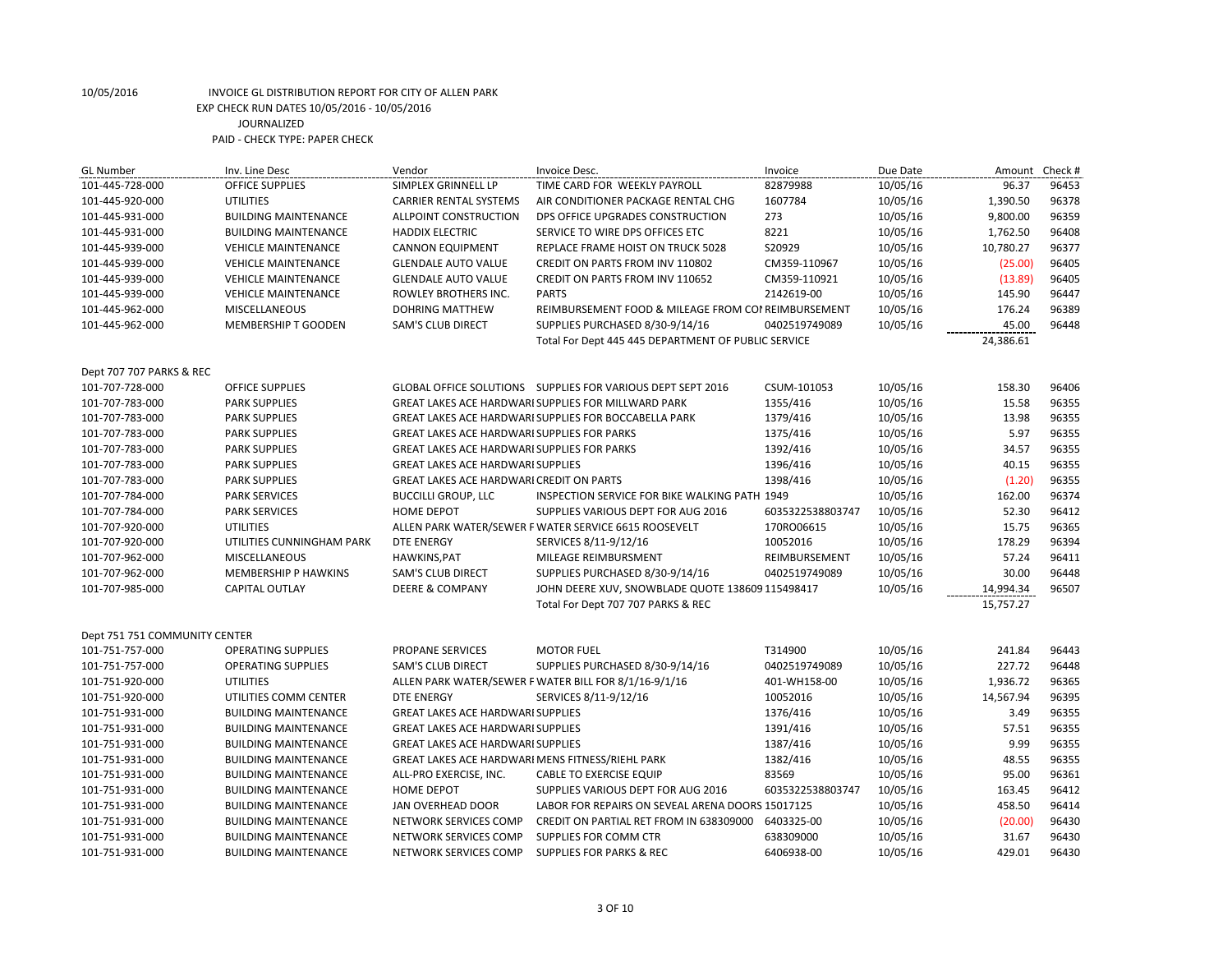| <b>GL Number</b>                       | Inv. Line Desc                                                                     | Vendor                      | Invoice Desc.                                                                    | Invoice          | Due Date | Amount           | Check # |
|----------------------------------------|------------------------------------------------------------------------------------|-----------------------------|----------------------------------------------------------------------------------|------------------|----------|------------------|---------|
| 101-751-931-000                        | <b>BUILDING MAINTENANCE</b>                                                        | NETWORK SERVICES COMP       | <b>SUPPLIES FOR PARK &amp; REC</b>                                               | 6408733-00       | 10/05/16 | 84.51            | 96430   |
| 101-751-931-000                        | <b>BUILDING MAINTENANCE</b>                                                        | NETWORK SERVICES COMP       | <b>SUPPLIES FOR PARKS &amp; REC</b>                                              | 6408503-00       | 10/05/16 | 129.42           | 96430   |
| 101-751-931-000                        | <b>BUILDING MAINTENANCE</b>                                                        | NETWORK SERVICES COMP       | <b>SUPPLIES FOR PARKS &amp; REC</b>                                              | 6408731-00       | 10/05/16 | 56.34            | 96430   |
| 101-751-931-000                        | <b>BUILDING MAINTENANCE</b>                                                        | <b>ORKIN</b>                | SERVICE CHARGE FOR OCT 2016                                                      | 134851543        | 10/05/16 | 70.00            | 96436   |
| 101-751-934-000                        | <b>EQUIPMENT MAINTENANCE</b>                                                       | DSM SAW & KNIFE LLC         | ICE RESURFACING BLADE SHARPEN                                                    | 3622             | 10/05/16 | 23.00            | 96393   |
| 101-751-934-000                        | <b>EQUIPMENT MAINTENANCE</b>                                                       | DSM SAW & KNIFE LLC         | <b>ICE RESURFACING</b>                                                           | 3522             | 10/05/16 | 59.00            | 96393   |
| 101-751-985-000                        | <b>CAPITAL OUTLAY</b>                                                              | <b>HOME DEPOT</b>           | SUPPLIES VARIOUS DEPT FOR AUG 2016                                               | 6035322538803747 | 10/05/16 | 0.00             | 96412   |
| 101-751-985-000                        | CMM CTR                                                                            |                             | SOUTHERN MICHIGAN INFOR SERVICES FOR PARKS & REC AND NETWORK CO 2490             |                  | 10/05/16 | 400.00           | 96481   |
|                                        |                                                                                    |                             | Total For Dept 751 751 COMMUNITY CENTER                                          |                  |          | 19,073.66        |         |
|                                        |                                                                                    |                             |                                                                                  |                  |          |                  |         |
| Dept 864 864 RETIREE/ACTIVE HEALTHCARE |                                                                                    |                             |                                                                                  |                  |          |                  |         |
| 101-864-716-005                        | ACTIVE EMPLOYEE HEALTHCARE                                                         |                             | DELTA DENTAL PLAN OF MICH GROUP ENROLLMENT EMPLOYEES AND RETIRE OCT 2016         |                  | 10/05/16 | 19,709.51        | 96384   |
| 101-864-965-000                        | GASB 45 FUNDING                                                                    |                             | PNC INSTITUTIONAL INV.-BAR 2ND PMT FOR FUNDING RETIREE HEALTHCARE 20750675984823 |                  | 10/05/16 | 500,000.00       | 96439   |
|                                        |                                                                                    |                             | Total For Dept 864 864 RETIREE/ACTIVE HEALTHCARE                                 |                  |          | 519,709.51       |         |
|                                        |                                                                                    |                             |                                                                                  |                  |          |                  |         |
|                                        |                                                                                    |                             | Total For Fund 101 GENERAL FUND                                                  |                  |          | 637,956.27       |         |
|                                        |                                                                                    |                             |                                                                                  |                  |          |                  |         |
| Fund 202 MAJOR STREET FUND             |                                                                                    |                             |                                                                                  |                  |          |                  |         |
| Dept 475 475 TRAFFIC SERVICES          |                                                                                    |                             |                                                                                  |                  |          |                  |         |
| 202-475-703-050                        | INTERFUND LABOR/EQUIP - TRAFFI WAYNE COUNTY - ACCTS. RECTRAFFIC SIGNAL MNT 07/16   |                             |                                                                                  | 286040           | 10/05/16 | 2,965.56         | 96498   |
| 202-475-703-050                        | INTERFUND LABOR/EQUIP - TRAFFI WAYNE COUNTY - ACCTS. RECTRAFFIC SIGNAL ENERGY 9/16 |                             |                                                                                  | 1008318          | 10/05/16 | 121.20           | 96501   |
| 202-475-703-050                        | INTERFUND LABOR/EQUIP - TRAFFI WAYNE COUNTY - ACCTS. RECTRAFFIC SIGNAL MAINT 8/16  |                             |                                                                                  | 286720           | 10/05/16 | 1,880.05         | 96502   |
|                                        |                                                                                    |                             | Total For Dept 475 475 TRAFFIC SERVICES                                          |                  |          | 4,966.81         |         |
|                                        |                                                                                    |                             |                                                                                  |                  |          |                  |         |
| Dept 478 WINTER MAINTENANCE            |                                                                                    |                             |                                                                                  |                  |          |                  |         |
| 202-478-757-000                        | <b>OPERATING SUPPLIES</b>                                                          | <b>DETROIT SALT COMPANY</b> | SEPT 2016 SERVICES                                                               | 56788            | 10/05/16 | 9,456.49         | 96386   |
|                                        |                                                                                    |                             | Total For Dept 478 WINTER MAINTENANCE                                            |                  |          | 9,456.49         |         |
|                                        |                                                                                    |                             |                                                                                  |                  |          |                  |         |
| Dept 479 PRESERVATION - STREETS        |                                                                                    |                             |                                                                                  |                  |          |                  |         |
| 202-479-801-205                        | PROF'L SERVICES -                                                                  | <b>BUCCILLI GROUP, LLC</b>  | INSTALLATION WHITE ST 9/7-9/8/16                                                 | 1957+            | 10/05/16 | 540.00           | 96374   |
| 202-479-801-205                        | <b>PROF'L SERVICES -</b>                                                           | <b>BUCCILLI GROUP, LLC</b>  | INSPECTION SERV 8/15-8/18/16 ROADS                                               | 1925             | 10/05/16 | 216.00           | 96374   |
| 202-479-801-205                        | <b>PROF'L SERVICES -</b>                                                           |                             | DOMINIC GAGLIO CONSTRUC JOB AP-19 MAJOR RDS ST SECTIONING PROGRA 11452           |                  | 10/05/16 | 34,190.56        | 96390   |
| 202-479-801-205                        | PROF'L SERVICES -                                                                  | P.K. CONTRACTING INC        | PROG PMT #1 ALLEN RD PAVEMENT STRIPING JOB AP-23                                 |                  | 10/05/16 | 38,303.98        | 96438   |
|                                        |                                                                                    |                             | Total For Dept 479 PRESERVATION - STREETS                                        |                  |          | 73,250.54        |         |
|                                        |                                                                                    |                             |                                                                                  |                  |          |                  |         |
|                                        |                                                                                    |                             |                                                                                  |                  |          |                  |         |
|                                        |                                                                                    |                             | Total For Fund 202 MAJOR STREET FUND                                             |                  |          | 87,673.84        |         |
|                                        |                                                                                    |                             |                                                                                  |                  |          |                  |         |
| Fund 203 LOCAL STREET FUND             |                                                                                    |                             |                                                                                  |                  |          |                  |         |
| Dept 475 475 TRAFFIC SERVICES          |                                                                                    |                             |                                                                                  |                  |          |                  |         |
| 203-475-703-050                        | INTERFUND LABOR/EQUIP - TRAFFI WAYNE COUNTY - ACCTS. RECTRAFFIC SIGNAL ENERGY 8/16 |                             |                                                                                  | 1008276          | 10/05/16 | 121.20<br>121.20 | 96500   |
|                                        |                                                                                    |                             | Total For Dept 475 475 TRAFFIC SERVICES                                          |                  |          |                  |         |
|                                        |                                                                                    |                             |                                                                                  |                  |          |                  |         |
| Dept 478 WINTER MAINTENANCE            |                                                                                    |                             |                                                                                  |                  |          |                  |         |
| 203-478-757-000                        | <b>OPERATING SUPPLIES</b>                                                          | <b>DETROIT SALT COMPANY</b> | SEPT 2016 SERVICES                                                               | 56788            | 10/05/16 | 9,456.48         | 96386   |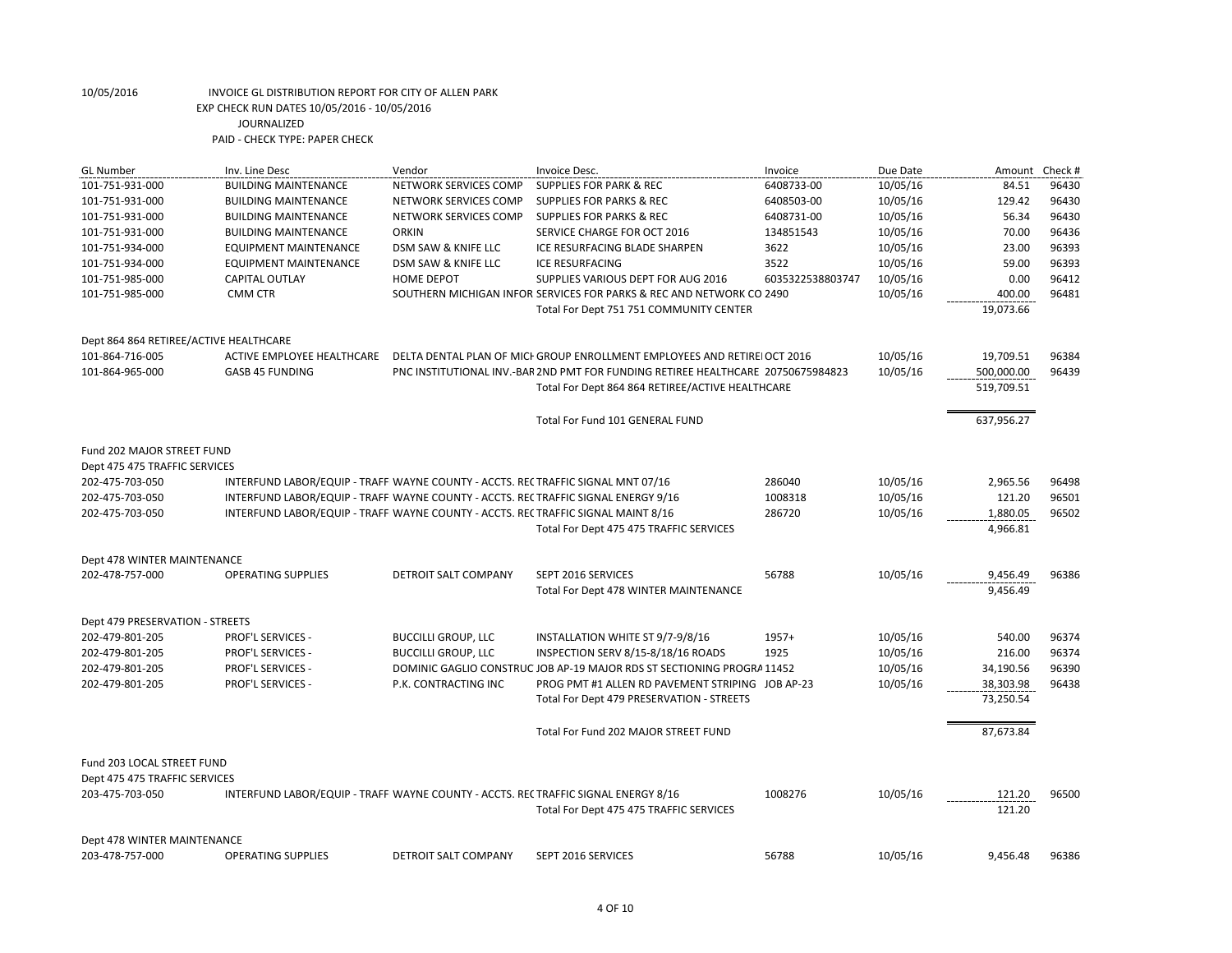| <b>GL Number</b>                 | Inv. Line Desc                                     | Vendor                                          | Invoice Desc.                                                                                            | Invoice    | Due Date | Amount Check #   |       |
|----------------------------------|----------------------------------------------------|-------------------------------------------------|----------------------------------------------------------------------------------------------------------|------------|----------|------------------|-------|
|                                  |                                                    |                                                 | Total For Dept 478 WINTER MAINTENANCE                                                                    |            |          | 9,456.48         |       |
| Dept 479 PRESERVATION - STREETS  |                                                    |                                                 |                                                                                                          |            |          |                  |       |
| 203-479-801-200                  |                                                    |                                                 | PROF'L SERVICES - CONSTRUCTION GV CEMENT CONTRACTING C PMT #9 JOB AP-11 PAVEMENT REPLACEMENT   JOB AP 11 |            | 10/05/16 | 201,086.97       | 96407 |
| 203-479-801-205                  | PROF'L SERVICES - PRESERVATION BUCCILLI GROUP, LLC |                                                 | INSPECTION SERV 8/12/16 & 9/13/16 DPS                                                                    | 1969       | 10/05/16 | 432.00           | 96374 |
| 203-479-801-205                  | PROF'L SERVICES - PRESERVATION BUCCILLI GROUP, LLC |                                                 | INSPECTION SERV 8/22/16 ROADS                                                                            | 1971       | 10/05/16 | 108.00           | 96374 |
| 203-479-801-205                  | PROF'L SERVICES - PRESERVATION BUCCILLI GROUP, LLC |                                                 | INSPECTION SERV 8/29/16 ROADS                                                                            | 1948       | 10/05/16 | 108.00           | 96374 |
| 203-479-801-205                  | PROF'L SERVICES - PRESERVATION C.E. RAINES COMPANY |                                                 | 2016 ST SECTIONING-INSPEC-TESTING JOB AP-113748                                                          |            | 10/05/16 | 26,967.69        | 96379 |
| 203-479-801-205                  |                                                    |                                                 | PROF'L SERVICES - PRESERVATION DOMINIC GAGLIO CONSTRUC JOB AP-19 LOCAL RDS SECTIONING PROG               | 11451      | 10/05/16 | 3,394.26         | 96390 |
|                                  |                                                    |                                                 | Total For Dept 479 PRESERVATION - STREETS                                                                |            |          | 232,096.92       |       |
|                                  |                                                    |                                                 | Total For Fund 203 LOCAL STREET FUND                                                                     |            |          | 241,674.60       |       |
| Fund 249 BUILDING FUND           |                                                    |                                                 |                                                                                                          |            |          |                  |       |
| Dept 000                         |                                                    |                                                 |                                                                                                          |            |          |                  |       |
| 249-000-607-000                  | <b>FEES REVENUE</b>                                | QUATRO, FRED                                    | PERMIT PB 161268 PULLED IN ERROR BY HOME REFUND<br>Total For Dept 000                                    |            | 10/05/16 | 130.00<br>130.00 | 96444 |
| Dept 371 371 BUILDING DEPARTMENT |                                                    |                                                 |                                                                                                          |            |          |                  |       |
| 249-371-853-000                  | <b>TELEPHONE</b>                                   | <b>VERIZON WIRELESS</b>                         | SERVICES FOR FIRE DEPT                                                                                   | 9771776792 | 10/05/16 | 50.00            | 96492 |
| 249-371-946-000                  | EQUIPMENT LEASE-BLDG DEPT                          |                                                 | TOSHIBA FINANCIAL SERVICES COPIER COST FOR 9/15/16-10/15/16                                              | 313744542  | 10/05/16 | 244.00           | 96489 |
| 249-371-960-000                  | <b>EDUCATION &amp; TRAINING</b>                    | DESIGN & CONSTRUCTION RE SUPPLIES FOR BLDG DEPT |                                                                                                          | N-00250678 | 10/05/16 | 80.70            | 96385 |
|                                  |                                                    |                                                 | Total For Dept 371 371 BUILDING DEPARTMENT                                                               |            |          | 374.70           |       |
|                                  |                                                    |                                                 | Total For Fund 249 BUILDING FUND                                                                         |            |          | 504.70           |       |
| Fund 250 DDA OPERATING           |                                                    |                                                 |                                                                                                          |            |          |                  |       |
| Dept 000                         |                                                    |                                                 |                                                                                                          |            |          |                  |       |
| 250-000-801-001                  | LAWN SERVICES 14656 LEBLANC                        | U S LAWNS OF LIVONIA                            | ORDINANCE GRASS CUTTING                                                                                  | 3543       | 10/05/16 | 30.00            | 96491 |
| 250-000-801-001                  | LAWN SERVICES 5846 BALFOUR                         | U S LAWNS OF LIVONIA                            | ORDINANCE LAWN CUTS                                                                                      | 3542       | 10/05/16 | 30.00            | 96491 |
| 250-000-801-001                  | LAWN SERVICES- ORDINANCE                           | U S LAWNS OF LIVONIA                            | MOWING DDA OFFICE 8/30,9/12 AND 9/21/16 3557                                                             |            | 10/05/16 | 410.00           | 96491 |
| 250-000-853-000                  | <b>TELEPHONE</b>                                   | <b>WOW</b>                                      | DDA OFFICE 9/12-10/11/16                                                                                 | 014467854  | 10/05/16 | 146.47           | 96505 |
| 250-000-931-000                  | <b>BUILDING MAINTENANCE</b>                        | <b>HADDIX ELECTRIC</b>                          | FABRICATE AND INSTALL DANGER HIGH VOLTA(8144                                                             |            | 10/05/16 | 620.00           | 96408 |
| 250-000-931-000                  | <b>BUILDING MAINTENANCE</b>                        | <b>HADDIX ELECTRIC</b>                          | PROVIDE MATERIAL AND LABOR TO REPLACE H 8170                                                             |            | 10/05/16 | 270.00           | 96408 |
| 250-000-931-000                  | <b>BUILDING MAINTENANCE</b>                        | PROPERTY MANAGEMENT                             | SCRUB AND CLEAN GLASS DDA OFFICE                                                                         | 8087       | 10/05/16 | 30.00            | 96442 |
| 250-000-931-000                  | <b>BUILDING MAINTENANCE</b>                        | PROPERTY MANAGEMENT                             | WINDOW CLEANING FOR DDA OFFICE                                                                           | 8088       | 10/05/16 | 30.00            | 96442 |
| 250-000-931-000                  | <b>BUILDING MAINTENANCE</b>                        | WISNIEWSKI, ANTONIA                             | DDA OFFICE CLEANING 9/10 AND 9/24/16                                                                     | 463762     | 10/05/16 | 60.00            | 96504 |
| 250-000-960-000                  | MARKETING/PROMOTIONS                               |                                                 | BRENDEL'S SEPTIC TANK SERV PORTABLE TOILET RENTAL 9/18-10/15/16                                          | 123827     | 10/05/16 | 105.00           | 96372 |
| 250-000-960-000                  | MARKETING/PROMOTIONS                               | <b>E-CREW LLC</b>                               | FM SET UP TEAR DOWN 9/2 AND 9/9/16                                                                       | 100A       | 10/05/16 | 100.00           | 96397 |
| 250-000-960-000                  | MARKETING/PROMOTIONS                               | KIBBY, JENNIFER                                 | REIMBURSEMENT FOR MISC AND MARKETING REIMBURSEMENT                                                       |            | 10/05/16 | 203.67           | 96419 |
| 250-000-960-000                  | MARKETING/PROMOTIONS                               | ALLEGRA MARKETING                               | TOUCH A TRUCK FLYERS                                                                                     | 3554       | 10/05/16 | 437.75           | 96503 |
| 250-000-962-000                  | <b>MISCELLANEOUS</b>                               | KIBBY, JENNIFER                                 | REIMBURSEMENT FOR MISC AND MARKETING REIMBURSEMENT                                                       |            | 10/05/16 | 107.64           | 96419 |
| 250-000-975-000                  | <b>DESIGN COMMITTEE</b>                            | AP ANIMAL HOSPITAL                              | HEALING CARE ANIMAL HOSP FACADE GRANT 2 GRANT 2                                                          |            | 10/05/16 | 1,450.00         | 96364 |
|                                  |                                                    |                                                 | Total For Dept 000                                                                                       |            |          | 4,030.53         |       |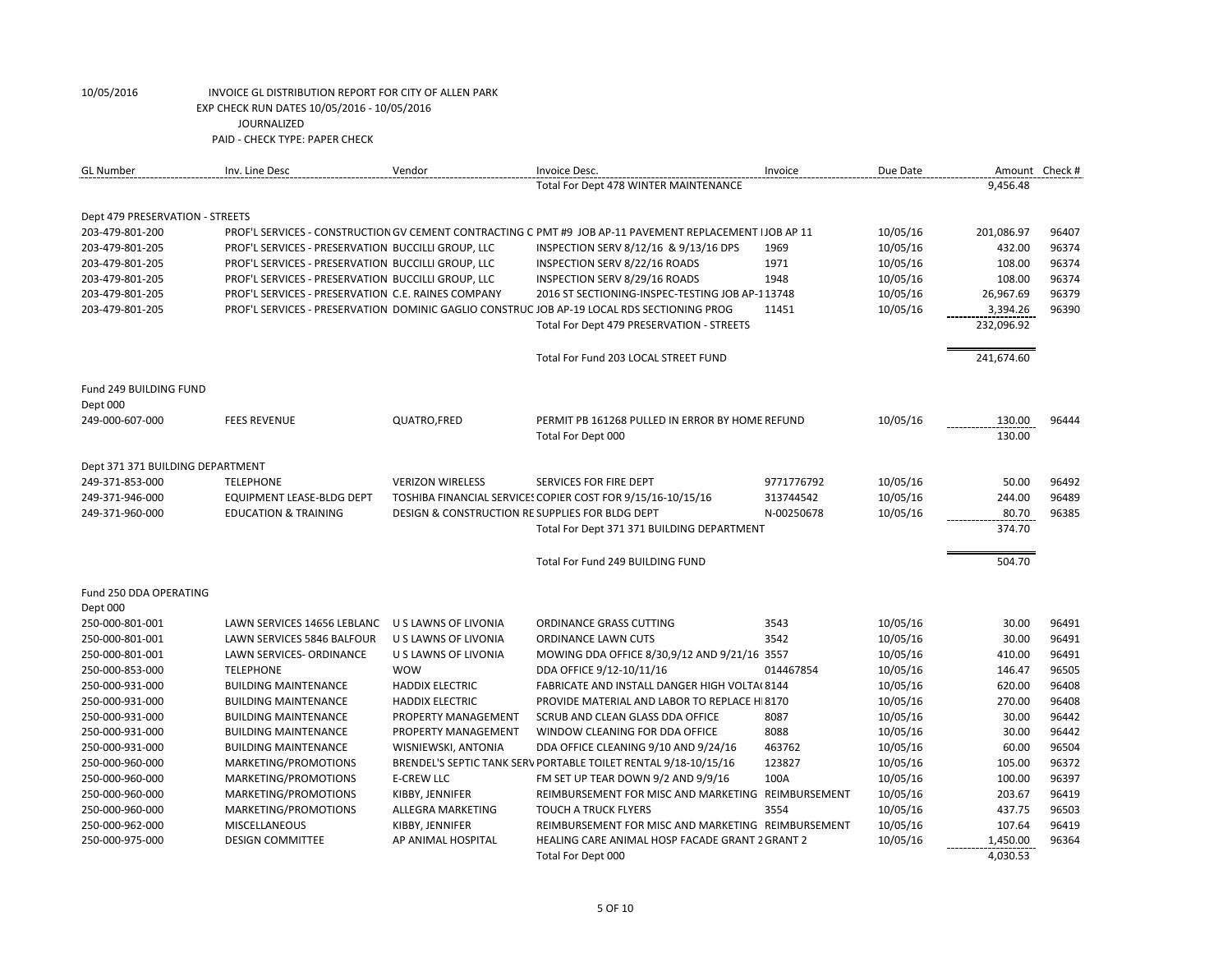| <b>GL Number</b>                   | Inv. Line Desc                                 | Vendor                     | Invoice Desc.                                                         | Invoice      | Due Date |           | Amount Check # |
|------------------------------------|------------------------------------------------|----------------------------|-----------------------------------------------------------------------|--------------|----------|-----------|----------------|
|                                    |                                                |                            | Total For Fund 250 DDA OPERATING                                      |              |          | 4,030.53  |                |
| Fund 265 DRUG FORFEITURE - FEDERAL |                                                |                            |                                                                       |              |          |           |                |
| Dept 000                           |                                                |                            |                                                                       |              |          |           |                |
| 265-000-939-000                    | <b>VEHICLE MAINTENANCE</b>                     | <b>GLENDALE AUTO VALUE</b> | CREDIT ON PARTS FROM INV 110444/105359                                | CM359-111209 | 10/05/16 | (125.19)  | 96405          |
| 265-000-939-000                    | <b>VEHICLE MAINTENANCE</b>                     | ROWLEY BROTHERS INC.       | <b>PARTS</b>                                                          | 2142617-00   | 10/05/16 | 188.88    | 96447          |
| 265-000-939-000                    | <b>VEHICLE MAINTENANCE</b>                     | ROWLEY BROTHERS INC.       | <b>PARTS</b>                                                          | 2142619-00   | 10/05/16 | 145.90    | 96447          |
| 265-000-939-000                    | <b>VEHICLE MAINTENANCE</b>                     | <b>TAYLOR CHEVROLET</b>    | <b>PARTS</b>                                                          | 252857CVR    | 10/05/16 | 79.01     | 96487          |
| 265-000-984-000                    | COMPUTER EQUIPMENT/SOFTWAI OEM MICRO SOLUTIONS |                            | <b>TOUCHPAD KEYBOARD</b>                                              | 006833       | 10/05/16 | 259.00    | 96434          |
| 265-000-984-000                    | COMPUTER EQUIPMENT/SOFTWAI OEM MICRO SOLUTIONS |                            | COMPUTER EQUIPMENT FOR POLICE DEPT                                    | 006824       | 10/05/16 | 249.00    | 96435          |
| 265-000-985-000                    | <b>VEHICLES</b>                                | <b>BERGER CHEVROLET</b>    | 2016 CHEVROLET TAHOE                                                  | 451641       | 10/05/16 | 37,400.00 | 96370          |
|                                    |                                                |                            | Total For Dept 000                                                    |              |          | 38,196.60 |                |
|                                    |                                                |                            | Total For Fund 265 DRUG FORFEITURE - FEDERAL                          |              |          | 38,196.60 |                |
| Fund 266 DRUG FORFEITURE - STATE   |                                                |                            |                                                                       |              |          |           |                |
| Dept 000                           |                                                |                            |                                                                       |              |          |           |                |
| 266-000-888-000                    | DOWNRIVER MUTUAL AID                           |                            | DOWNRIVER COMMUNITY CC DMA DUES FOR 2016-2017                         | 5680         | 10/05/16 | 9,148.81  | 96391          |
| 266-000-982-000                    | COMPUTER EQUIP/SOFTWARE                        |                            | METRO DOOR AND HARDWAI INTAL 2 PAIRS METAL DOORS FOR POLICE DEPT 1025 |              | 10/05/16 | 5,000.00  | 96423          |
| 266-000-982-000                    | COMPUTER EQUIP/SOFTWARE                        | VIGILANTE SECURITY INC     | <b>ACCESS SYSTEM INSTALLATION</b>                                     | 537408       | 10/05/16 | 2,925.00  | 96495          |
|                                    |                                                |                            | Total For Dept 000                                                    |              |          | 17,073.81 |                |
|                                    |                                                |                            | Total For Fund 266 DRUG FORFEITURE - STATE                            |              |          | 17,073.81 |                |
| Fund 271 LIBRARY                   |                                                |                            |                                                                       |              |          |           |                |
| Dept 000                           |                                                |                            |                                                                       |              |          |           |                |
| 271-000-728-000                    | <b>OFFICE SUPPLIES</b>                         | <b>MYRON CORP</b>          | REGATTA HORIZONS DUO POCKET CALENDARS 100866185                       |              | 10/05/16 | 162.98    | 96428          |
| 271-000-728-000                    | <b>OFFICE SUPPLIES</b>                         | NATIONAL PEN CORP.         | <b>MARBLE MONTHLY POCKET PLANNERS</b>                                 | 108872377    | 10/05/16 | 325.90    | 96429          |
| 271-000-757-000                    | <b>OPERATING SUPPLIES</b>                      | SWINEHART, BRANDI          | REIMBURSEMENT FOR SUPPLIES FOR PROGRAN REIMBURSEMENT                  |              | 10/05/16 | 575.52    | 96486          |
| 271-000-827-000                    | <b>LIBRARY SERVICES</b>                        | THE LIBRARY NETWORK        | CIRCUIT COSTS FOR 7/16-9/16/16                                        | 55896        | 10/05/16 | 2,172.97  | 96488          |
| 271-000-828-000                    | <b>MATERIALS</b>                               | <b>BAKER &amp; TAYLOR</b>  | <b>MATERIALS FOR LIBRARY</b>                                          | 2032261389   | 10/05/16 | 8.02      | 96368          |
| 271-000-828-000                    | <b>MATERIALS</b>                               | <b>BAKER &amp; TAYLOR</b>  | <b>MATERIALS FOR LIBRARY</b>                                          | 2032282526   | 10/05/16 | 163.50    | 96368          |
| 271-000-828-000                    | <b>MATERIALS</b>                               | BESTSELLERS AUDIO, LLC     | <b>AUDIOBOOKS FOR LIBRARY</b>                                         | 5538         | 10/05/16 | 355.00    | 96371          |
| 271-000-828-000                    | <b>MATERIALS</b>                               | FINDAWAY WORLD LLC         | PLAYAWAYS FOR LIBRARY                                                 | 195956       | 10/05/16 | 2,259.81  | 96401          |
| 271-000-828-000                    | <b>MATERIALS</b>                               | THE LIBRARY NETWORK        | ANNUAL NOVELIST DATABASE 10/1/16-9/30/17 55882                        |              | 10/05/16 | 1,583.00  | 96488          |
| 271-000-920-000                    | <b>UTILITIES LIBRARY</b>                       | <b>DTE ENERGY</b>          | SERVICES 8/11-9/12/16                                                 | 10052016     | 10/05/16 | 1,922.62  | 96394          |
| 271-000-920-000                    | UTILITIES LIBRARY                              | <b>DTE ENERGY</b>          | SERVICES 8/23-9/21/16                                                 | 10052016     | 10/05/16 | 91.81     | 96396          |
| 271-000-931-000                    | <b>BUILDING MAINTENANCE</b>                    | <b>HADDIX ELECTRIC</b>     | MATERIAL & SERVICES TO INSTALL LED POLE FC 8183                       |              | 10/05/16 | 4,400.00  | 96408          |
| 271-000-931-000                    | <b>BUILDING MAINTENANCE</b>                    | <b>METRO ENVIROMENTAL</b>  | SERVICES ON AC HVAC WORK AT LIBRARY                                   | W10555       | 10/05/16 | 2,253.45  | 96424          |
|                                    |                                                |                            | Total For Dept 000                                                    |              |          | 16,274.58 |                |
|                                    |                                                |                            | Total For Fund 271 LIBRARY                                            |              |          | 16,274.58 |                |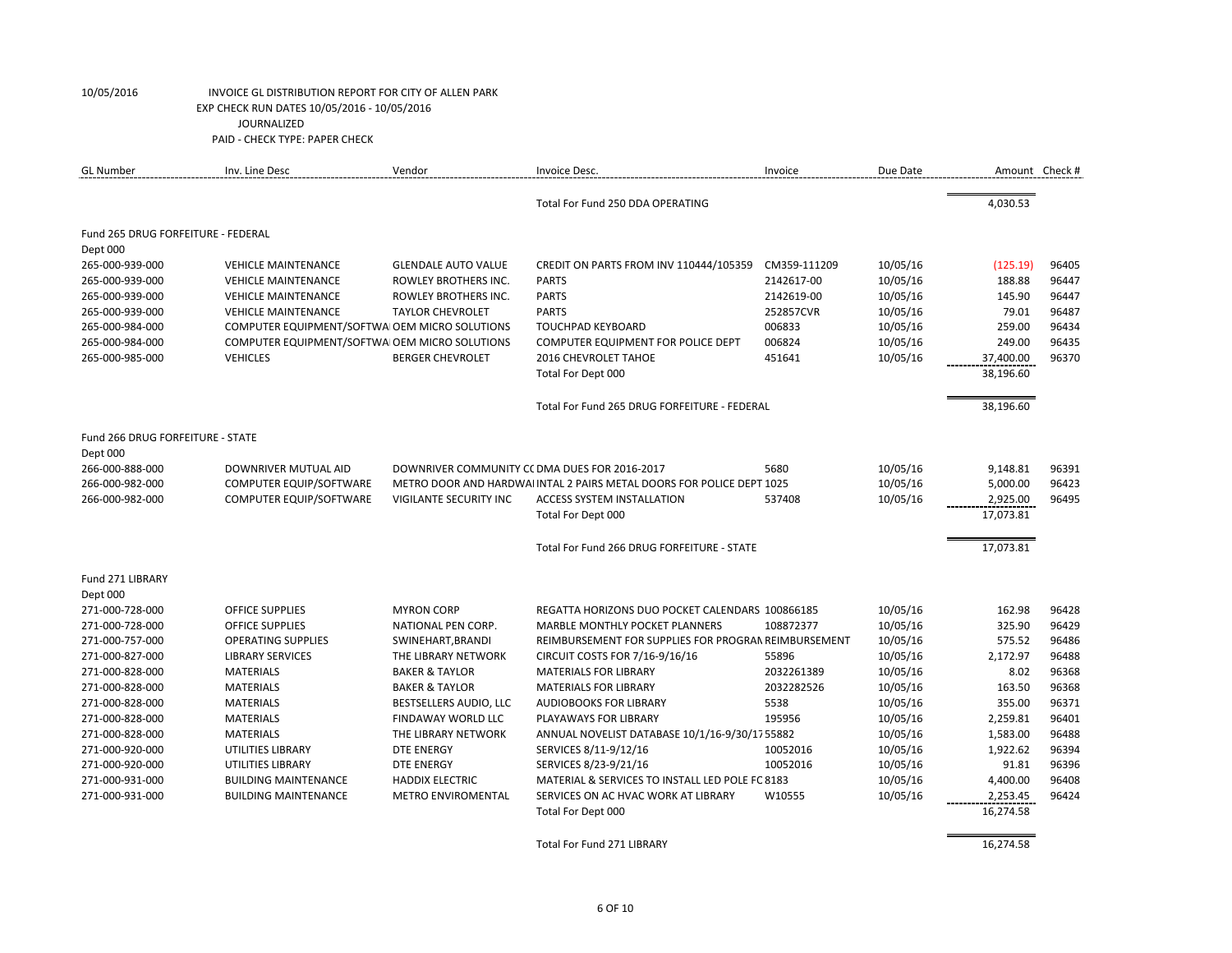| <b>GL Number</b>       | Inv. Line Desc                              | Vendor                                                 | Invoice Desc.                                         | Invoice         | Due Date |           | Amount Check # |
|------------------------|---------------------------------------------|--------------------------------------------------------|-------------------------------------------------------|-----------------|----------|-----------|----------------|
| Fund 592 WATER & SEWER |                                             |                                                        |                                                       |                 |          |           |                |
| Dept 000               |                                             |                                                        |                                                       |                 |          |           |                |
| 592-000-275-000        | 10-WATER                                    | <b>CITY OF ALLEN PARK</b>                              | UB refund for account: 030-PA149-88                   | 10/05/2016      | 10/05/16 | 1,361.63  | 96426          |
| 592-000-275-000        | 10-WATER                                    | <b>CITY OF ALLEN PARK</b>                              | UB refund for account: 150-ME158-78                   | 10/05/2016      | 10/05/16 | 1,720.82  | 96427          |
|                        |                                             |                                                        | Total For Dept 000                                    |                 |          | 3,082.45  |                |
| Dept 600 WATER         |                                             |                                                        |                                                       |                 |          |           |                |
| 592-600-712-000        | CLOTHING & CLEANING ALLOWAN HANKINS, JEREMY |                                                        | REIMBURSEMENT FOR STEEL TOE SAFETY BOOT REIMBURSEMENT |                 | 10/05/16 | 132.71    | 96410          |
| 592-600-745-200        | <b>PAVEMENT REPAIRS</b>                     | C.E. RAINES COMPANY                                    | JOB AP-10 UTILITY/PAVEMENT REPAIR RFQ                 | 13745           | 10/05/16 | 7,696.76  | 96379          |
| 592-600-745-400        | <b>METER MAINTENANCE</b>                    | <b>ETNA SUPPLY COMPANY</b>                             | <b>SUPPLIES</b>                                       | \$101968883.001 | 10/05/16 | 700.00    | 96399          |
| 592-600-745-400        | <b>METER MAINTENANCE</b>                    | RITTER GIS INC                                         | WATER METER SERVICES BS&A DIST IMPORT PF 2016-0165    |                 | 10/05/16 | 3,640.00  | 96445          |
| 592-600-748-000        | <b>HYDRANT MAINTENANCE</b>                  | GREAT LAKES ACE HARDWARI SUPPLIES FOR HYDRANT          |                                                       | 1393/416        | 10/05/16 | 37.97     | 96355          |
| 592-600-748-000        | <b>HYDRANT MAINTENANCE</b>                  | <b>GREAT LAKES ACE HARDWARI SUPPLIES</b>               |                                                       | 1406/416        | 10/05/16 | 29.99     | 96355          |
| 592-600-873-000        | <b>MAIN MAINTENANCE</b>                     | GREAT LAKES ACE HARDWARI SUPPLIES FOR WATER            |                                                       | 1363/416        | 10/05/16 | 29.97     | 96355          |
| 592-600-873-000        | <b>MAIN MAINTENANCE</b>                     | GREAT LAKES ACE HARDWARI SUPPLIES FOR WATER DEPT       |                                                       | 1364/416        | 10/05/16 | 3.99      | 96355          |
| 592-600-873-000        | <b>MAIN MAINTENANCE</b>                     | <b>GREAT LAKES ACE HARDWARI SUPPLIES FOR WATERMAIN</b> |                                                       | 1371/416        | 10/05/16 | 11.98     | 96355          |
| 592-600-873-000        | <b>MAIN MAINTENANCE</b>                     | GREAT LAKES ACE HARDWARI SUPPLIES FOR WATERMAIN        |                                                       | 1362/416        | 10/05/16 | 131.54    | 96355          |
| 592-600-873-000        | <b>MAIN MAINTENANCE</b>                     | <b>GREAT LAKES ACE HARDWARI PARTS</b>                  |                                                       | 1145/416        | 10/05/16 | 6.59      | 96355          |
| 592-600-873-000        | <b>MAIN MAINTENANCE</b>                     | <b>GREAT LAKES ACE HARDWARI SUPPLIES FOR DPS</b>       |                                                       | 1073/416        | 10/05/16 | 11.22     | 96355          |
| 592-600-873-000        | <b>MAIN MAINTENANCE</b>                     | GREAT LAKES ACE HARDWARI SUPPLIES FOR WATERMAIN        |                                                       | 1378/416        | 10/05/16 | 21.96     | 96355          |
| 592-600-873-000        | <b>MAIN MAINTENANCE</b>                     | ALLEN TRENCH SAFETY CORP PARTS                         |                                                       | 5264            | 10/05/16 | 6,488.00  | 96362          |
| 592-600-873-000        | <b>MAIN MAINTENANCE</b>                     | <b>C.E. RAINES COMPANY</b>                             | JOB AP-17 NPDES MS4 PERMIT                            | 13747           | 10/05/16 | 100.00    | 96379          |
| 592-600-873-000        | <b>MAIN MAINTENANCE</b>                     | JOHN D. OSBORNE TRUCKING CLASS 2 FILL SAND             |                                                       | 087415          | 10/05/16 | 380.39    | 96415          |
| 592-600-873-000        | <b>MAIN MAINTENANCE</b>                     | JOHN D. OSBORNE TRUCKING CLASS 2 FILL SAND             |                                                       | 087450          | 10/05/16 | 1,161.30  | 96415          |
| 592-600-873-000        | <b>MAIN MAINTENANCE</b>                     | <b>LOUIS ORLEANS</b>                                   | 2016 SOD REPAIRS FROM WATER MAIN BREAK! 16-9012       |                 | 10/05/16 | 5,600.00  | 96420          |
| 592-600-873-000        | <b>MAIN MAINTENANCE</b>                     | POLLARDWATER.COM                                       | PARTS FOR WATER DEPT                                  | 0050993         | 10/05/16 | 361.19    | 96440          |
| 592-600-873-000        | <b>MAIN MAINTENANCE</b>                     | <b>SLC METER LLC</b>                                   | <b>REPAIR CLAMPS FOR WATERMAINS</b>                   | 246743          | 10/05/16 | 3,189.36  | 96454          |
|                        |                                             |                                                        | Total For Dept 600 WATER                              |                 |          | 29,734.92 |                |
| Dept 601 601 SEWER     |                                             |                                                        |                                                       |                 |          |           |                |
| 592-601-745-200        | PAVEMENT REPAIRS                            | <b>BUCCILLI GROUP, LLC</b>                             | INSPECTION SERVICES 9/1/16 WATER                      | 1974            | 10/05/16 | 108.00    | 96374          |
| 592-601-745-200        | <b>PAVEMENT REPAIRS</b>                     | <b>BUCCILLI GROUP, LLC</b>                             | INSPECTION SERV 8/23 & 8/26/16 WATER                  | 1972            | 10/05/16 | 216.00    | 96374          |
| 592-601-745-300        | STORM/CB MAINTENANCE                        | <b>BUCCILLI GROUP, LLC</b>                             | JOB 6840 NORWOOD INSTALL NEW BASIN                    | 1956            | 10/05/16 | 540.00    | 96374          |
| 592-601-745-300        | STORM/CB MAINTENANCE                        | <b>BUCCILLI GROUP, LLC</b>                             | INSPECTION ERV 8/30/16 SEWER                          | 1973            | 10/05/16 | 108.00    | 96374          |
| 592-601-745-300        | STORM/CB MAINTENANCE                        | <b>BUCCILLI GROUP, LLC</b>                             | INSPECTION SERV 8/19/16 SEWER                         | 1975            | 10/05/16 | 162.00    | 96374          |
| 592-601-745-300        | STORM/CB MAINTENANCE                        | <b>BUCCILLI GROUP, LLC</b>                             | INSPECTION SERVICES 8/24 & 8/25/16 SEWER 1929         |                 | 10/05/16 | 216.00    | 96374          |
| 592-601-745-300        | STORM/CB MAINTENANCE                        | <b>RJ&amp;J ENTERPRISES</b>                            | STORM SEWER REPAIR AT 11164 KENNEBEC                  | 9642            | 10/05/16 | 11,700.00 | 96446          |
| 592-601-822-000        | <b>COMPUTER SERVICE MAINT</b>               | <b>BS&amp;A SOFTWARE</b>                               | UTILITY BILLING NET ROUTE UPDATE                      | 108924          | 10/05/16 | 600.00    | 96373          |
| 592-601-822-000        | <b>COMPUTER SERVICE MAINT</b>               | SOUTHERN MICHIGAN INFOR SERVICES FOR DPS               |                                                       | 2513            | 10/05/16 | 31.23     | 96481          |
| 592-601-822-000        | <b>COMPUTER SERVICE MAINT</b>               | SOUTHERN MICHIGAN INFOR SERVICES FOR DPS               |                                                       | 2491            | 10/05/16 | 1,040.00  | 96481          |
| 592-601-900-000        | PRINTING & PUBLISHING                       | ALLEGRA MARKETING                                      | WINDOW ENVELOPES FOR WATER DEPT                       | 3525            | 10/05/16 | 305.25    | 96503          |
| 592-601-900-000        | PRINTING & PUBLISHING                       | ALLEGRA MARKETING                                      | OCT 2016 WATER BILLS                                  | 3604            | 10/05/16 | 795.42    | 96503          |
| 592-601-907-300        | <b>EXCESS FLOW- WAYNE COUNTY</b>            | <b>WAYNE COUNTY</b>                                    | SEPT 2016 FIXED EXCESS                                | 286648          | 10/05/16 | 78,640.00 | 96497          |
| 592-601-908-000        | <b>IWC CHARGES- DETROIT</b>                 |                                                        | GREAT LAKES WATER AUTHOLIWC CHARGES FOR AUGUST 2016   | <b>AUGIWC</b>   | 10/05/16 | 2,562.43  | 96388          |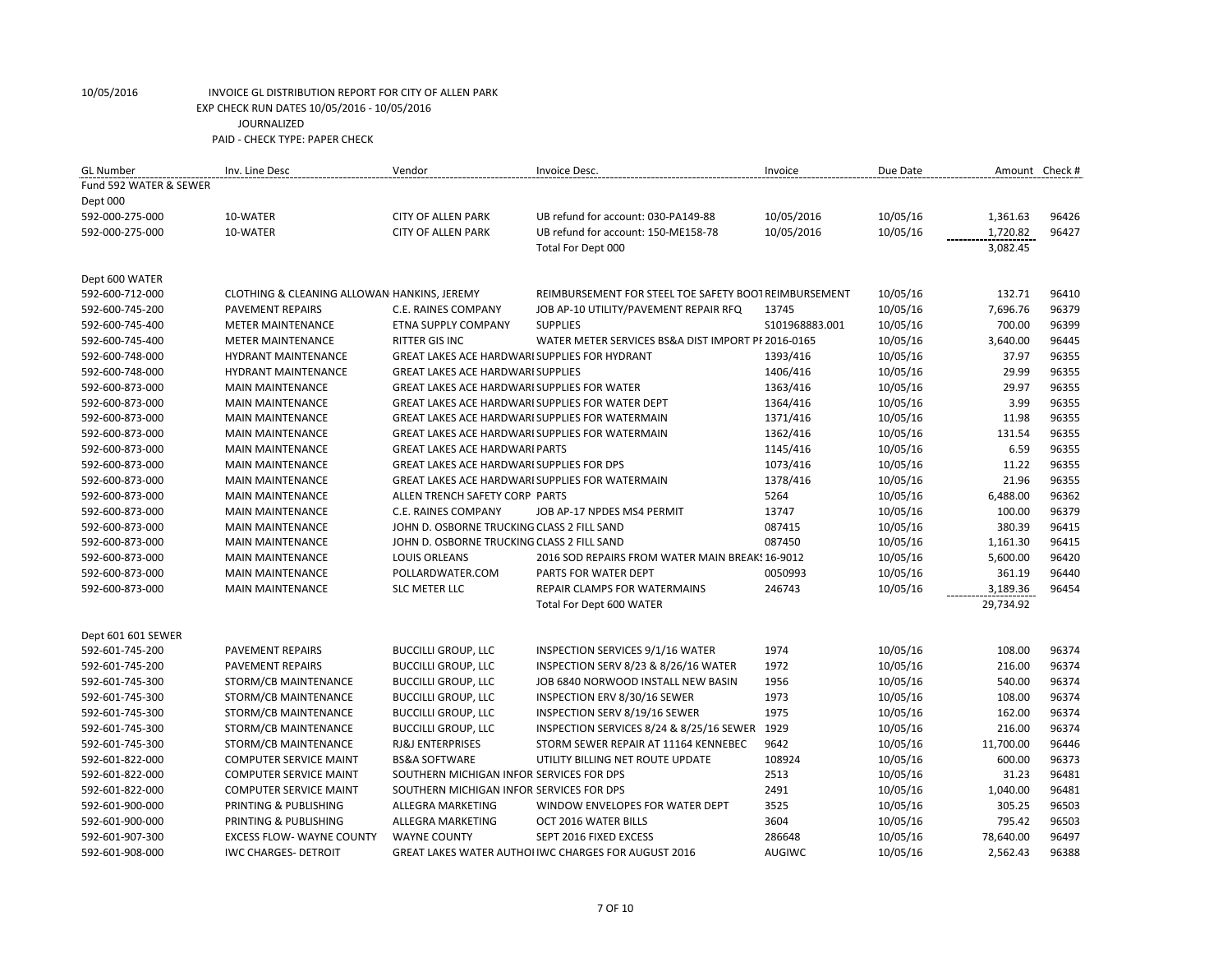| <b>GL</b> Number | Inv. Line Desc                                                                   | Vendor                                             | Invoice Desc.                                                              | Invoice             | Due Date | Amount Check # |       |
|------------------|----------------------------------------------------------------------------------|----------------------------------------------------|----------------------------------------------------------------------------|---------------------|----------|----------------|-------|
| 592-601-927-000  | <b>SEWER CLAIMS</b>                                                              |                                                    | GREAT LAKES WATER AUTHOLSEWER CHARGES FOR AUG 2016                         | AUGSEWAGE           | 10/05/16 | 56,000.00      | 96387 |
| 592-601-930-000  | SEWER MAINTENANCE                                                                | <b>GREAT LAKES ACE HARDWARI SUPPLIES FOR SEWER</b> |                                                                            | 1389/416            | 10/05/16 | 1.39           | 96355 |
| 592-601-951-000  | ENGINEERING CONSULTANTS                                                          | C.E. RAINES COMPANY                                | JOB -24 2016 WATER MAIN REPLACEMENT PRO 13791                              |                     | 10/05/16 | 10,000.00      | 96379 |
| 592-601-951-000  | ENGINEERING CONSULTANTS                                                          | C.E. RAINES COMPANY                                | SANITARY SEWER FUND EVAL JOB AP-27                                         | 13752               | 10/05/16 | 250.00         | 96379 |
| 592-601-951-000  | ENGINEERING CONSULTANTS                                                          | C.E. RAINES COMPANY                                | SCADA UPGRADES JOB AP-25                                                   | 13751               | 10/05/16 | 6,313.78       | 96379 |
| 592-601-951-000  | ENGINEERING CONSULTANTS                                                          |                                                    | FISHBECK, THOMPSON, CARR { SANITARY SEWER BILLING STUDY THRU 6/30/1(352161 |                     | 10/05/16 | 4,335.20       | 96403 |
| 592-601-951-000  | ENGINEERING CONSULTANTS                                                          |                                                    | FISHBECK, THOMPSON, CARR { SANITARY SEWER BILLING STUDY JOB AP-27          | 350579              | 10/05/16 | 825.00         | 96403 |
| 592-601-951-000  | ENGINEERING CONSULTANTS                                                          |                                                    | FISHBECK, THOMPSON, CARR & SANITARY SEWER BILLING STUDY JOB AP-27          | 353741              | 10/05/16 | 5,500.50       | 96403 |
| 592-601-960-000  | <b>TRAINING &amp; EDUCATION</b>                                                  | <b>ODEN TRAINING</b>                               | WATER DISTRIBUTION EXAM REVIEW                                             | <b>WATER DIST</b>   | 10/05/16 | 220.00         | 96433 |
| 592-601-960-000  | TRAINING & EDUCATION                                                             | <b>ODEN TRAINING</b>                               | WATER DISTRIBUTION EXAM REVIEW                                             | <b>WATER EXAM</b>   | 10/05/16 | 220.00         | 96433 |
| 592-601-960-000  | <b>TRAINING &amp; EDUCATION</b>                                                  | <b>ODEN TRAINING</b>                               | WATER DISTRIBUTION EXAM REVIEW                                             | <b>WATER REVIEW</b> | 10/05/16 | 220.00         | 96433 |
| 592-601-962-000  | <b>MISCELLANEOUS</b>                                                             | RITTER GIS INC                                     | CMMS SUPPORT SERVICES FOR AUG 2016                                         | 2016-0164           | 10/05/16 | 640.00         | 96445 |
| 592-601-962-000  | <b>MEMBERSHIP T MURRAY</b>                                                       | <b>SAM'S CLUB DIRECT</b>                           | SUPPLIES PURCHASED 8/30-9/14/16                                            | 0402519749089       | 10/05/16 | 60.00          | 96448 |
| 592-601-986-000  | <b>CAPITAL OUTLAY-SEWERS</b>                                                     | C.E. RAINES COMPANY                                | WATSON ST PUMP STN REPLACEMENT JOB AP-13744                                |                     | 10/05/16 | 1,770.00       | 96379 |
| 592-601-987-000  | CAPITAL OUTLAY-MISCELLANEOUS WADE-TRIM/ASSOCIATES. IN PROF SERVICES 6/26-7/31/16 |                                                    |                                                                            | 2006237             | 10/05/16 | 3,856.38       | 96496 |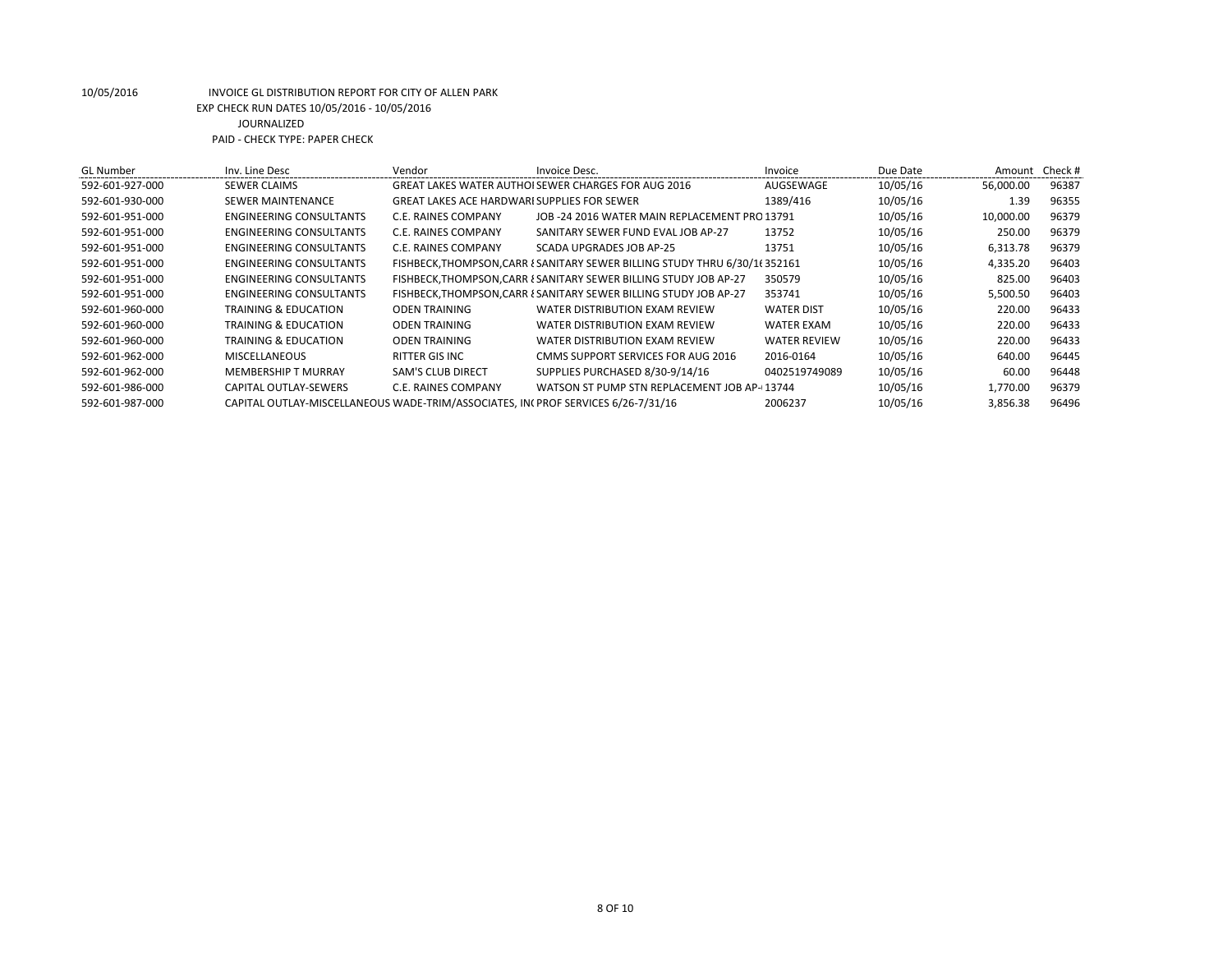| <b>GL Number</b>                    | Inv. Line Desc                                            | Vendor                                         | Invoice Desc.                                                             | Invoice                | Due Date             | Amount Check #     |                |
|-------------------------------------|-----------------------------------------------------------|------------------------------------------------|---------------------------------------------------------------------------|------------------------|----------------------|--------------------|----------------|
|                                     |                                                           |                                                | Total For Dept 601 601 SEWER                                              |                        |                      | 187,236.58         |                |
| Dept 603 603 BASIN                  |                                                           |                                                |                                                                           |                        |                      |                    |                |
| 592-603-757-000                     | <b>OPERATING SUPPLIES</b>                                 | <b>KENNEDY INDUSTRIES</b>                      | INSTALL LIFT STATION BAKER COLLEGE                                        | 567989                 | 10/05/16             | 2,950.00           | 96418          |
| 592-603-757-000                     | <b>OPERATING SUPPLIES</b>                                 | <b>KENNEDY INDUSTRIES</b>                      | <b>BASIN KISM PLC PROGRAMMING</b>                                         | 569616                 | 10/05/16             | 2,700.00           | 96418          |
| 592-603-853-000                     | <b>TELEPHONE</b>                                          | <b>AT &amp; T</b>                              | SERVICES DATES OF 9/16/16-10/15/16                                        | 10052016               | 10/05/16             | 138.51             | 96366          |
| 592-603-853-000                     | <b>TELEPHONE-BASIN</b>                                    | <b>VERIZON WIRELESS</b>                        | SERVICES FOR BASIN 8/24-9/23/16                                           | 9772529007             | 10/05/16             | 50.04              | 96494          |
| 592-603-930-000                     | SEWER MAINTENANCE                                         |                                                | WADE-TRIM/ASSOCIATES, IN(PROF SERVICES THRU 7/31/16 PUMP # 4 DEAD 7001841 |                        | 10/05/16             | 410.00             | 96496          |
|                                     |                                                           |                                                | Total For Dept 603 603 BASIN                                              |                        |                      | 6,248.55           |                |
|                                     |                                                           |                                                | Total For Fund 592 WATER & SEWER                                          |                        |                      | 226,302.50         |                |
| Fund 701 TRUST AND AGENCY           |                                                           |                                                |                                                                           |                        |                      |                    |                |
| Dept 000                            |                                                           |                                                |                                                                           |                        |                      |                    |                |
| 701-000-242-000                     | <b>CITY FESTIVITIES ESCROW</b>                            | <b>ALLEN PARK ELKS</b>                         | DONATION TO PUMPKIN PATCH 2016                                            | PUMPKIN PATCH          | 10/05/16             | 750.00             | 96360          |
| 701-000-242-000<br>701-000-242-000  | <b>CITY FESTIVITIES ESCROW</b><br>CITY FESTIVITIES ESCROW | <b>BADER &amp; SONS CO</b><br>KAMALAY, WILLIAM | PURCHASE LOAD TRAILER<br>SHORT PAY ON BAND FOR 2016 ST FAIR               | 288793<br>2016 ST FAIR | 10/05/16<br>10/05/16 | 3,400.00<br>150.00 | 96367<br>96417 |
| 701-000-242-000                     | CITY FESTIVITIES ESCROW                                   | NICHOLLS, COURTNEY                             | REIMBURSEMENT FOR COPIES & CRAFTS                                         | REIMBURSEMENT          | 10/05/16             | 110.85             | 96432          |
| 701-000-242-000                     | CITY FESTIVITIES ESCROW                                   | POSTMASTER                                     | PO BOX RENEWAL FOR FESTIVITIES COMMISSIC BOX #70                          |                        | 10/05/16             | 140.00             | 96441          |
| 701-000-242-000                     | <b>CITY FESTIVITIES ESCROW</b>                            | SAM'S CLUB DIRECT                              | SUPPLIES PURCHASED 8/30-9/14/16                                           | 0402519749089          | 10/05/16             | 348.00             | 96448          |
| 701-000-242-000                     | <b>CITY FESTIVITIES ESCROW</b>                            | STITES, ROBERT                                 | REIMBURSEMENT FOR STREET FAIR EXPENSES REIMBURSEMENT                      |                        | 10/05/16             | 146.93             | 96485          |
| 701-000-242-000                     | CITY FESTIVITIES ESCROW                                   | ZAPP SOFTWARE                                  | APPLICATION MGNT SYSTEM FOR 2017 ST FAIR 2017 STREE FAIR                  |                        | 10/05/16             | 1,000.00           | 96506          |
| 701-000-246-500                     | <b>ENGINEERING ESCROW</b>                                 | <b>BUCCILLI GROUP, LLC</b>                     | INSPECTION SERVICE 8/2/16                                                 | 1899                   | 10/05/16             | 540.00             | 96374          |
| 701-000-246-500                     | <b>ENGINEERING ESCROW</b>                                 | <b>BUCCILLI GROUP, LLC</b>                     | INSPECTION SERVICES STEVE WOOD 9/14/16 1970                               |                        | 10/05/16             | 270.00             | 96374          |
|                                     |                                                           |                                                | Total For Dept 000                                                        |                        |                      | 6,855.78           |                |
|                                     |                                                           |                                                | Total For Fund 701 TRUST AND AGENCY                                       |                        |                      | 6,855.78           |                |
| Fund 703 SCHOOL AND COUNTY TAX FUND |                                                           |                                                |                                                                           |                        |                      |                    |                |
| Dept 000                            |                                                           |                                                |                                                                           |                        |                      |                    |                |
| 703-000-275-000                     | <b>REFUNDABLE TAXES</b>                                   | DIAMONDALE HOTELS LLC                          | Sum Tax Refund 30 999 00 2912 099                                         | 10/03/2016             | 10/05/16             | 2,405.82           | 1208           |
|                                     |                                                           |                                                | Total For Dept 000                                                        |                        |                      | 2,405.82           |                |
|                                     |                                                           |                                                | Total For Fund 703 SCHOOL AND COUNTY TAX FUND                             |                        |                      | 2,405.82           |                |
|                                     |                                                           | Fund Totals:                                   |                                                                           |                        |                      |                    |                |
|                                     |                                                           |                                                | Fund 101 GENERAL FUND                                                     |                        |                      | 637,956.27         |                |
|                                     |                                                           |                                                | Fund 202 MAJOR STREET FUND                                                |                        |                      | 87,673.84          |                |
|                                     |                                                           |                                                | Fund 203 LOCAL STREET FUND                                                |                        |                      | 241,674.60         |                |
|                                     |                                                           |                                                | Fund 249 BUILDING FUND                                                    |                        |                      | 504.70             |                |
|                                     |                                                           |                                                | Fund 250 DDA OPERATING                                                    |                        |                      | 4,030.53           |                |
|                                     |                                                           |                                                | Fund 265 DRUG FORFEITURE - FEDERAL                                        |                        |                      | 38,196.60          |                |
|                                     |                                                           |                                                | Fund 266 DRUG FORFEITURE - STATE                                          |                        |                      | 17,073.81          |                |